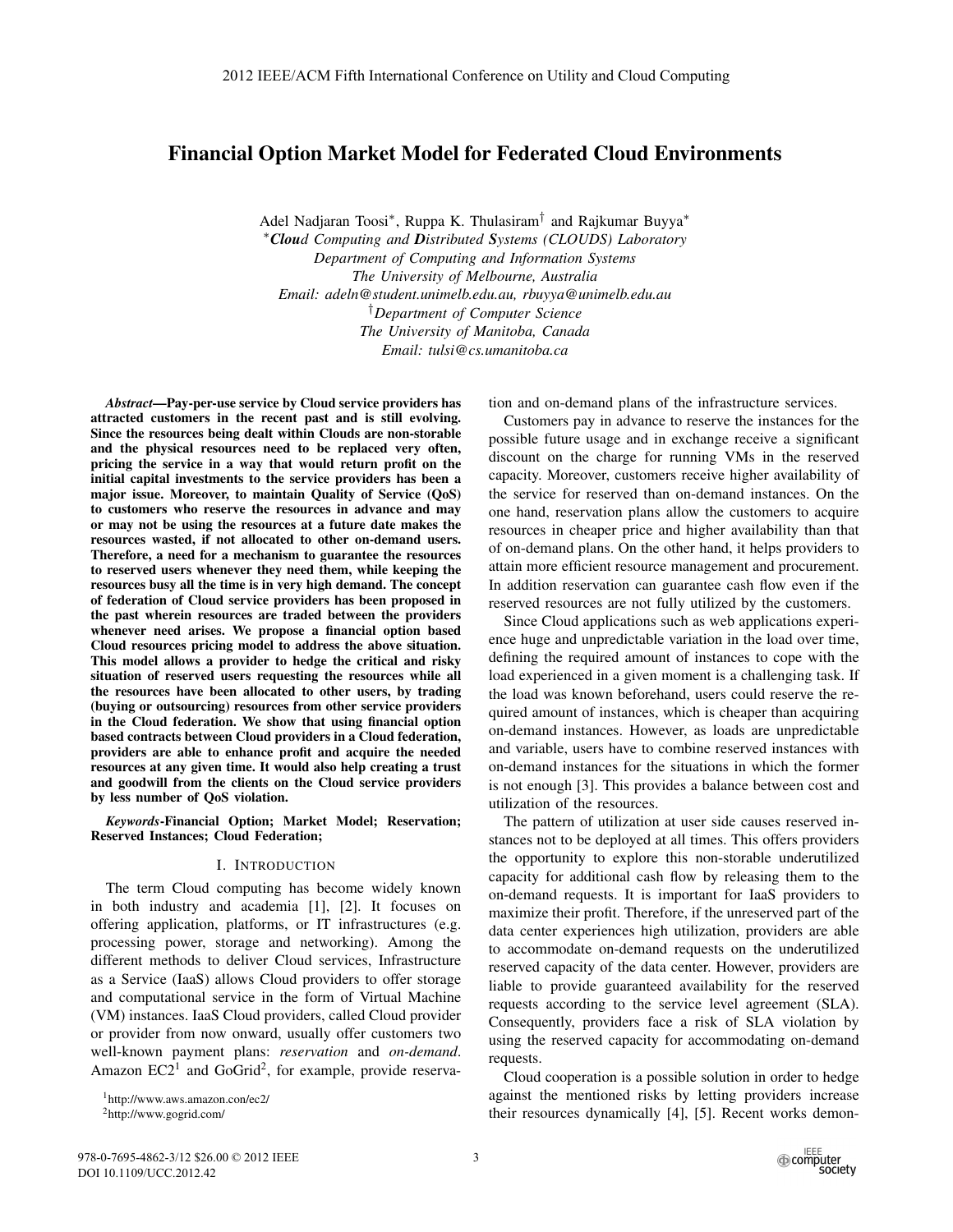strate that federation of providers and interoperability between Clouds to trade resources in a market helps providers to enhance their profit, resource utilization, and QoS [6], [7]. The use of shared pool of physical nodes for on-demand and reserved instances along with outsourcing requests mitigate the risk of violation of the QoS mentioned in the SLA for reserved instances substantially. Moreover, it helps providers to increase their profit. But, the provider faces a risk of being unable to acquire required resources in the market. Essentially, they may end up short selling resources without having a good knowledge of usage loads and hence violating the QoS. Furthermore, according to the efficient market hypothesis in economic markets, providers can not precisely predict the future price variations in the federation market using past price history [8], [9].

In this paper, a financial option-based market model is introduced for a federation of Cloud providers, which helps providers increase their profit and mitigate the risks (risks of violating QoS or paying extra money). A financial option [10] is a contract for a future transaction between two parties: *holder* and *seller* of the contract. A financial option gives the holder the right, but not the obligation, to buy (or to sell) an underlying asset at a certain price, called the *strike price* (exercise price), within a certain period of time, called *maturity date* (expiration date). The seller is obligated to fulfill the transaction. As a compensation the seller collects an upfront payment at the beginning of the contract, called *premium*. In our proposed framework model, a provider buys option contracts as a backup capacity for the reserved resources used by on-demand instances, to gain the right to acquire resource from the seller provider, as need arises. Since the seller is obligated to fulfill the request, risk of not acquiring resources is removed. Moreover, buying option contract protects provider against high variation of the market price. In summary, this paper has the following main contributions:

- 1) A financial option-based market model in the presence of the Cloud federation to help providers to manage their reserved capacity and achieve higher QoS guarantee.
- 2) Evaluation of the proposed model to show its effectiveness in increasing provider's profit without imposing any SLA violation.

The remainder part of the paper is organized as follows: In the next section we give an overview of the related work. The system model and problem definition are identified in Section III. Our proposed option model including the parameters setting and pricing mechanism is explored in Section IV. In Section V, the base-line policies and the proposed policy based on our model is introduced. A detailed discussion on workload and simulation setup, performance metrics, and experimental results is given in Section VI. Finally, Section VII presents the conclusions and the future work.

## II. RELATED WORK

Resource provisioning for IaaS Cloud providers is a challenging issue because of the high variability in load over the time. Providers must be able to dynamically increase the available resources to serve requests [6]. In order to enable such scenario, coordination between providers has to be achieved, possibly through the establishment of a Cloud federation. In recent years, different platforms for Cloud federation have been proposed in literatures [4], [5], [11]. Economic aspects of the Cloud federation including motivations and incentives for parties joining the federation have been investigated by several works [6], [7].

Works related to systems for market-making such as works by Song et al. [12], Mihailescu and Teo [13], Gomes et al. [14], and Vanmechelen et al. [15] concern about mechanisms for creating markets and trading resources. In the current work, a financial option-based market model has been introduced for a federation of Cloud providers. An introduction to the foundations and basics of financial option theory can be found in [10].

The authors in [16] propose a model based on financial option theory to price Grid resources. They use option for pricing Grid resources in order to maintain equilibrium between service satisfaction of Grid users and profitability of the service providers. They do not propose a model to sell and buy options as we do and their model proposed for a single resource provider environment. In our study, we consider multiple providers in a Cloud where option contracts are traded between service providers. Moreover, the risk factors that they are concerned with are different from the risks investigated in this paper.

Another work devoted to option theory in resource allocation for Clouds, proposes an approach based on the option theory to minimize cost and mitigate the risk for Cloud users [8]. They introduce a novel pricing scheme based on the option that Cloud providers should provide for their own customers. Using option plan, customers can reduce the cost of using IaaS Cloud provider resources. Our work, on the other hand, mainly aims to increase profit and mitigate risks for providers, which leads to better QoS for the customers.

Meinl and Neumann [17] analyze the use of real options in a contract market, to economically manage resource reservation in distributed IT environments. In fact, they use option as a contract to perform reservation for time and budget sensitive customers. Grid consumers want to minimize expenses, whereas Grid providers want to maximize their return on investment. Our work is similar as we also focus on reservation, but we use option as a hedging mechanism for the reserved capacity to enhance provider profit. Besides, our reservation scheme is also different. They consider reservation for Grid jobs with deadline and budget while our reservation scheme is like what IaaS Cloud providers offer.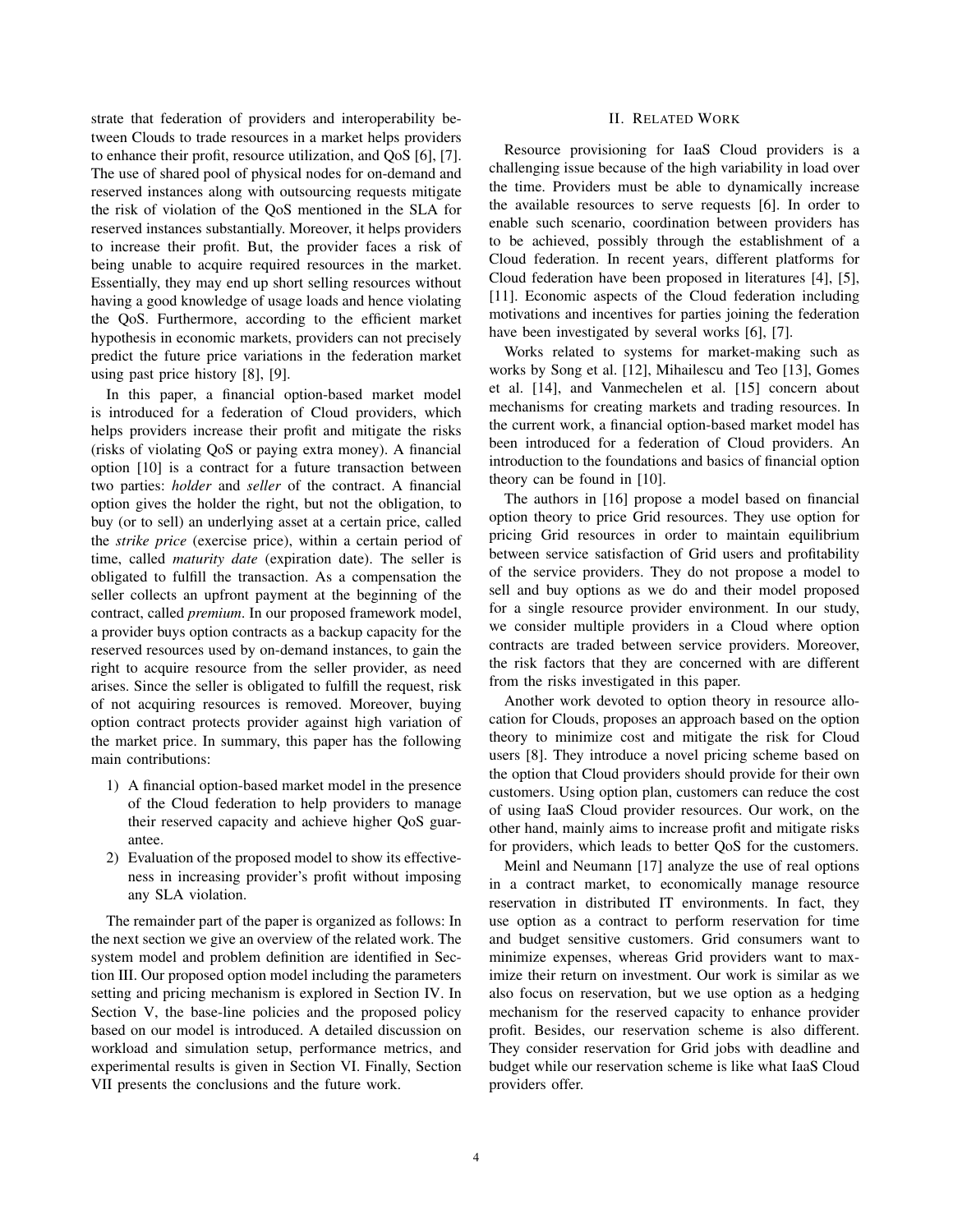

Figure 1. Model elements and architecture

In [18], Bossenbroek et. al investigate the application of option contracts in the context of a market for Grid resources, in order to deal with price volatility. They assess the performance of three classic hedging strategies for buying options in this regard. In order to define the underlying asset, the concept of *leases* is introduced. These correspond to a right to use a Grid resource for a fixed time period (e.g. one hour). The size of a task is expressed in a multiple of such leases, and it is assumed that the task's load is entirely divisible over such leases. The model is therefore not directly applicable to the cloud computing domain considered in this work.

Cloud providers offer customers reservation (e.g. prepaid) and on-demand plan (e.g. pay per use). There are always incentives for both Cloud providers and customers to use reservation. For example, reservation may result in better capacity planning, guaranteed cash flow for providers, and availability of resources and discount on the usage of such resources for customers. However, it is important for the customers to optimize the amount of resources that they reserve to reduce the cost. Reservation is a challenging issue, since it should be done in advance when there is an uncertainty about the actual future demand. Under-provisioning (Reserving less) and over-provisioning (Reserving more) of reserved instances may result in extra costs for the customers. Authors in [3] propose an algorithm to minimize total cost of resource provisioning and avoid over-provisioning and under-provisioning using reserved instances.

On the other side, Cloud providers supporting reservation should answer the question of how to allocate resources between reserved and other types of requests to maximize their revenue. A sample solution for this can be found in [19].

## III. THE SYSTEM MODEL

In this section, we outline the system model including the markets, market participants, their motivations, and all the corresponding parameters of the model (Figure 1).

*Cloud users* (IaaS Cloud customers) submit their IT infrastructure requirements in the form of VM requests to the *Cloud provider* (Figure 1). Such a request submission may lead to acquisition of VM instances for a certain amount of time by the customer. Since customers decide when to terminate the instances, the Cloud provider does not have a priori knowledge of the holding time of the instances. Requests can be submitted either for *reserved* or *on-demand* service and charges will be applied accordingly.

- 1) *On-demand plan*: On-demand plan allows customers to pay for compute capacity by its usage without longterm commitment. Price is calculated at a fixed rate per usage time, e.g. hourly, from the time an instance is launched until it is terminated. If the provider possesses enough resources, resource provisioning for VM requests is done, otherwise the request is rejected by the provider. After instantiation of VMs, customers can retain machines as long as they require them.
- 2) *Reserved plan*: In this plan, customers pay an upfront fee, called reservation fee, and in return receive a discount on the usage for the VMs. Reserved plan also assures that the reserved capacity is always available when it is required.

We believe that customers do not always fully utilize the reserved capacity in the reservation lifetime. Partial utilization of the reserved capacity still has benefit for customers. For example Amazon EC2 users gain economic advantage of using *Reserved* Instances in comparison with *On-Demand* Instances, even if they can utilize only slightly more than  $8\%$  of the reserved capacity in a 3-year contract<sup>3</sup>.

The *Cloud provider* offers its resources for each plan based on the fixed price (Figure 1). The Cloud provider offers best-effort and high availability of the service for ondemand and reserved instances respectively. Allocating data center capacity (physical nodes) to reserved and on-demand instances in order to meet the QoS of each plan is performed by the provider. Suppose that the provider has a data center with defined capacity and it is able to accommodate maximum  $n$  VM instances of similar types simultaneously. Two different strategies can be assumed to structure such a

<sup>3</sup>http://aws.amazon.com/ec2/reserved-instances/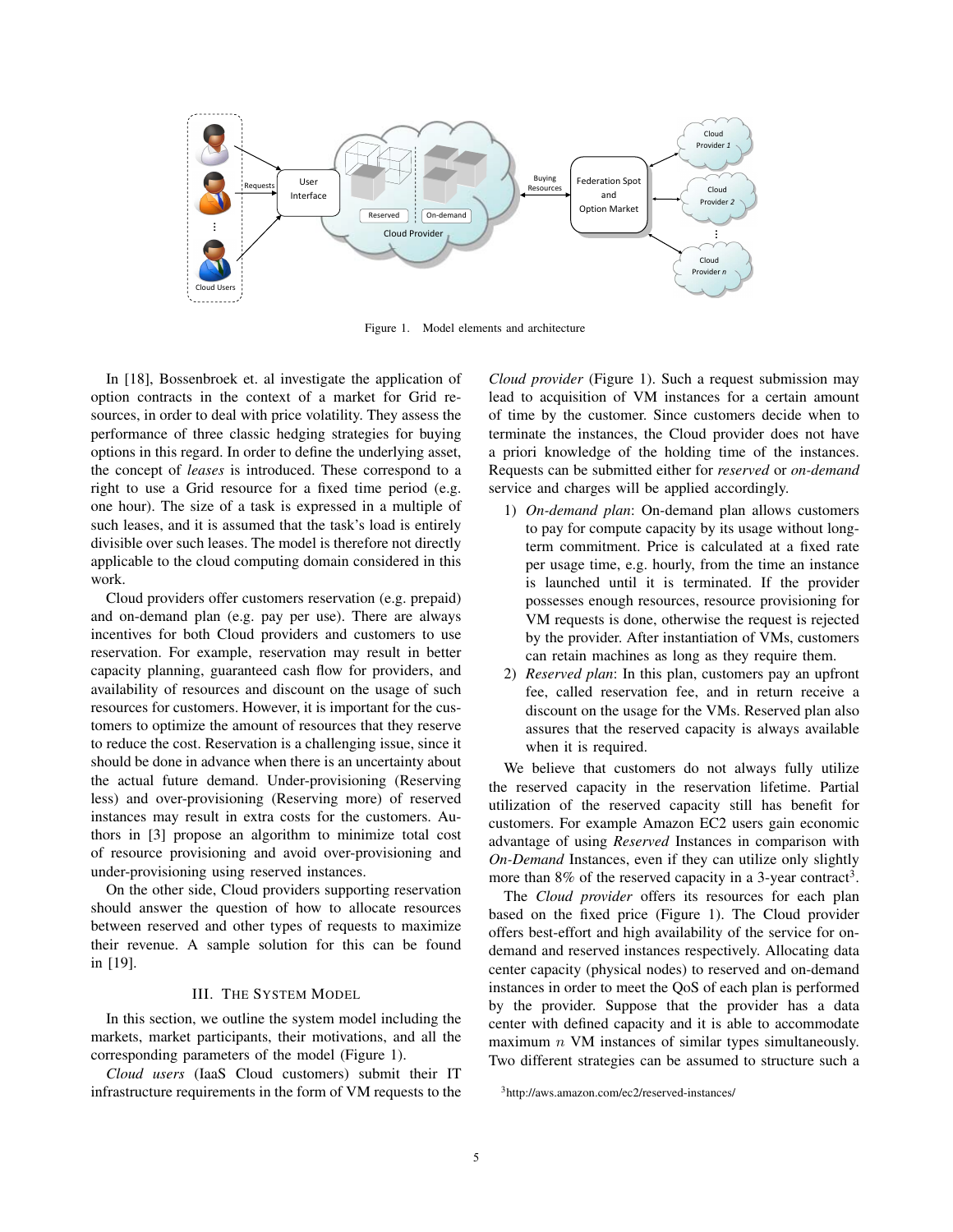system to support aforementioned plans [19]:

- 1) *Isolated pools*: In this strategy, two different pools of servers (nodes in data center) for instances of each plan is considered in isolation of each other. The number of nodes for reserved instances, in this case, is defined according to the total number of reserved VMs by customers. If the entire reservation size is  $r$  instances, the on-demand pool is capable of accommodating  $n - r$  instances at most.
- 2) *Shared pool*: In the shared pool strategy, on-demand VMs are offered to use physical nodes of the reserved capacity if on-demand capacity is fully utilized by on-demand requests. The opposite scenario, using ondemand capacity by reserved requests is not conceivable, since the reserved capacity is always as large as the required capacity for the reserved VM requests. In the shared pool strategy, If the data center maximum capacity in unit of VMs of the similar type is  $n$ , total reservation size is  $r(r \leq n)$ , and m reserved VMs are running  $(m \leq r)$  then accommodating  $n-m$  on-demand requests is possible while m remains unchanged.

Given that reserved instances and on-demand instances are just different in pricing and they function identically during execution, there is no technical barrier to set up the shared pool strategy. However, shared pool strategy suffers from the risk of violating availability of the reserved instances.

A *Cloud federation* allows providers to trade their resources through Federation Level Agreements (FLA) [7]. In this paradigm, providers aim to overcome the resource limitation by buying resources from the market. Underutilized providers sell their resources in this market usually at cheaper prices compared to what they would charge their own customer, in order to avoid wasting their non-storable compute resources (e.g. *SpotCloud<sup>4</sup>*).

It is worth mentioning that our model can be applied to a hybrid Cloud scenario in which a private Cloud provider buys option contracts from a large public Cloud provider.

The main element in our model is the *federation spot market* in which a group of federated Clouds trade their resources with each other (Figure 1). Different types of underlying market mechanism can be considered for the spot market, such as combinatorial double auctions, commodity exchanges, reverse Dutch auctions, and etc. The main focus of the current work is to build an *option market* on top of the spot market. Due to general nature of our proposed model, the option market is modeled independently from the underlying spot market mechanism. The only outcome of the spot market which is required by the model is the spot price at which resources are offered. Therefore, in our setting we do not specify a particular spot market mechanism, and the scheme does not directly influence the model. Readers are referred to our previous work for an example of a federation spot market mechanism [7] or a similar work [6]. In the current work, we assume that the IaaS Cloud provider is able to buy resources from the spot market at the current spot price. Strategies regarding selling resources to the market will be explored as an extension of this work.

The Cloud provider in our model attempts to increase its revenue by using a shared pool strategy. This avoids wasting the underutilized reserved capacity by serving excess on-demand requests on that capacity. However, the IaaS Cloud provider faces the risk of violating availability for the reserved requests. Thus joining the federation spot market could mitigate the risk by allowing the provider to outsource reserved and on-demand requests. However, a Cloud provider participating in the federation spot market could still bear two risks, namely

- 1) the risk of price fluctuation in the market and high cost of outsourcing, and
- 2) the risk of not being able to acquire resources, which leads to rejection of the reserved requests.

In order to hedge against above risks, we propose a market model based on the financial option on top of the spot market for a federation of Cloud providers. Using our model, the provider is able to enhance its profit by deploying a shared pool of physical nodes for on-demand and reserved requests. Moreover, the provider ensures the availability of the reserved instances and avoids buying resources at a price that is higher than the one charged to its own customers.

In the current model, each time the provider accommodates an on-demand request in the reserved capacity due to lack of space in the on-demand pool, it buys an option to hedge the situation of running short of resources. The option is exercised (i.e. the requests are outsourced to other Cloud providers in the federation) if the reserved request arrives and the provider does not have enough resources to serve it locally. The important advantage of buying options in comparison to other future agreements is that it gives the provider the right to buy resources (outsource requests) in the future and that the provider is not obligated to do so. Therefore, if the Cloud client does not request the reserved instances, the provider will simply let the contract expire without responsibility to buy unnecessary resources. The only cost for providers in such an arrangement is the premium paid at the beginning of the contract. This cost, however, can translate into trust and goodwill by the clients on the provider.

In our model, providers transfer the risk of violating SLAs to other providers by buying option contracts and paying option premium. Therefore, Sellers of the option contracts must consider the trade-off between the risk and expected profit. However, the scope of the current work is limited to buyer's strategies for purchasing required options. Strategies regarding selling options requires further attention. Interested readers are referred to the work of Markowitz et al.

<sup>4</sup>http://www.spotcloud.com/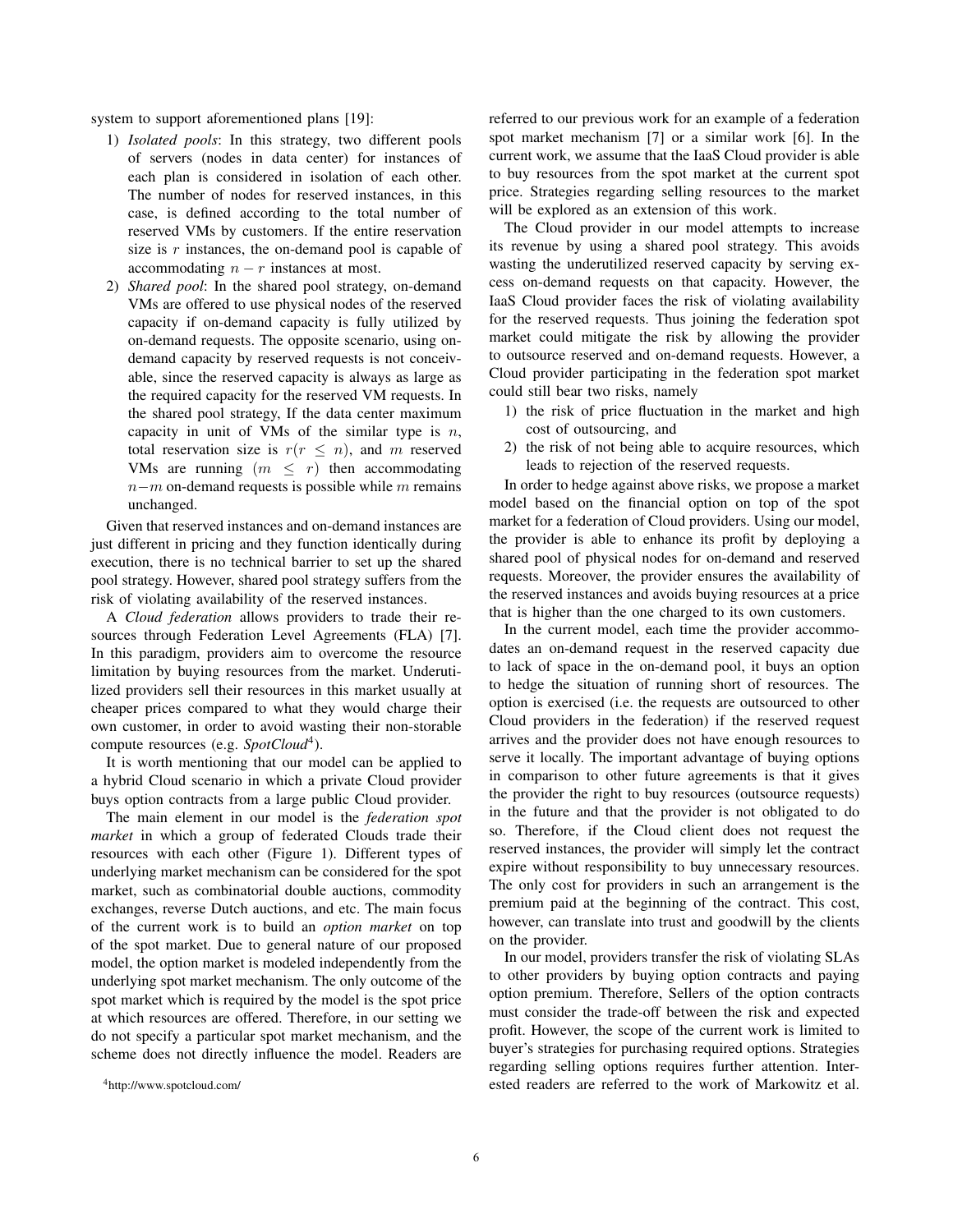on decisions under uncertainty in financial markets [20], and the work of Michalk et al. on the translation of the model for Cloud Service providers [21].

A detailed discussion of the option market including pricing, buying mechanism and exercising options is provided in the next section.

# IV. THE OPTION MARKET

The main contribution of this work is to propose a financial option-based market mechanism for a Cloud federation. The main element in such a market is the *option*. There are two types of option: *call* and *put*. A call option gives its holder the right to buy the underlying asset at a specific price (strike price) by a certain time (expiration date) [10]. A put option gives the holder the right to sell the asset at a specific price over a given period of time. Providers with large amounts of physical resources may buy put options that will give them the right to sell resources at their will. However, we do not consider the use of put option in this work.

Suppose that a market participant purchases a call option for \$2 with strike price of \$28 for expiration date in two months. Within two months, the spot price goes to \$35, in this case, he/she exercises the option and gains the advantage of  $(35 - 28) - 2 = $5$ . If the spot price stays below the strike price, the option holder might buy at the spot price and allow the option to be expired. In this case, the \$2 premium paid at the beginning of the option contract is lost.

An option contract is defined by a tuple  $(P, K, T)$ , where  $P$  is the price of buying the option,  $K$  is the strike price, and  $T$  is the expiration date. In our model, the provider buys an option, each time it accommodates an on-demand request in the reserved capacity. Terms of the option contract  $(P,$  $K$  and  $T$ ) need to be determined at the time the contract is signed. In the following paragraphs, the way we set the terms of the contract is explained.

Given that the price per time unit for the reserved instances is  $R$ , the provider buys an option with a strike price lower than  $R$  to secure its future profitability. It means that the provider assures that the price it pays to outsource a reserved request is always lower or equal to the price it charges its own customers, i.e. R. As long as the spot market price,  $S$ , is lower than  $R$ , the provider submits a request for buying an option with strike price  $K = S$ , otherwise  $K = R$ .

The provider is oblivious to the duration of the VM and its future load, so we consider  $T$  as a fixed value, e.g. one month. We investigate the impact of the time to maturity of the options on the model in our study. Optimization strategies regarding buying option with the best expiration date requires load prediction strategies. It can be considered as an extension of this work.

The option can either be exercised at expiration date (*European option*), or any time during its life (*American* *option*). Since the provider buys an option to hedge the risks for reserved requests and it needs to exercise the option any time in the future according to the load and upcoming reserved requests, the American call option is the most appropriate for our work.

When the provider desires to purchase an option, it needs to pay the option price or the premium to the seller. The value of an option (option price or premium) can be estimated using a variety of quantitative techniques based on the concept of risk neutral pricing [22], [23].

A useful and popular technique for pricing an option involves constructing the price movement in a structured manner known as binomial lattice or tree [24]. The binomial tree represents different possible paths that might be followed by the underlying asset price over the life of the option. In our model, the underlying asset is the available resource in the federation market.

Consider the current spot market price is  $S_0$ .  $S_0$  goes to  $S_0u$  with probability of p and to  $S_0d$  with probability  $1 - p$  at each time step  $\Delta T$ . Let  $T = n.\Delta T$ , where T is the option expiration date, then a lattice of spot price movement for  $n = 3$  is presented in Figure 2. The value of the option can be evaluated for each point at the leaf nodes of tree (time  $T$ ). The value of the option at starting node can be calculated through a procedure known as backward induction. A call option is worth  $max(S_T - K, 0)$ , where  $S_T$  is the spot market price for underlying asset at time T.

Assuming risk neutral world, the value at each node at time  $T - \Delta T$  is computed according to the expected payoff value at time  $T$  and the risk-free interest rate,  $r$ , for the time period  $\Delta T$ . In this study we assumed  $r = 0$ . Going backward using the above procedure, the option value,  $P$ , can be obtained at time zero. American call option that pays no dividend is never exercised early. Consequently, the following procedure is valid for both American and European call options [10].

Factors  $u, d$  and  $p$  play crucial role in option pricing. All of the aforementioned parameters can be calculated according to a parameter called *volatility*. The volatility,  $\sigma$ , in stock market is a measure of uncertainty about the returns provided by the stock and future stock price. There is a wealth



Figure 2. Binomial tree for option pricing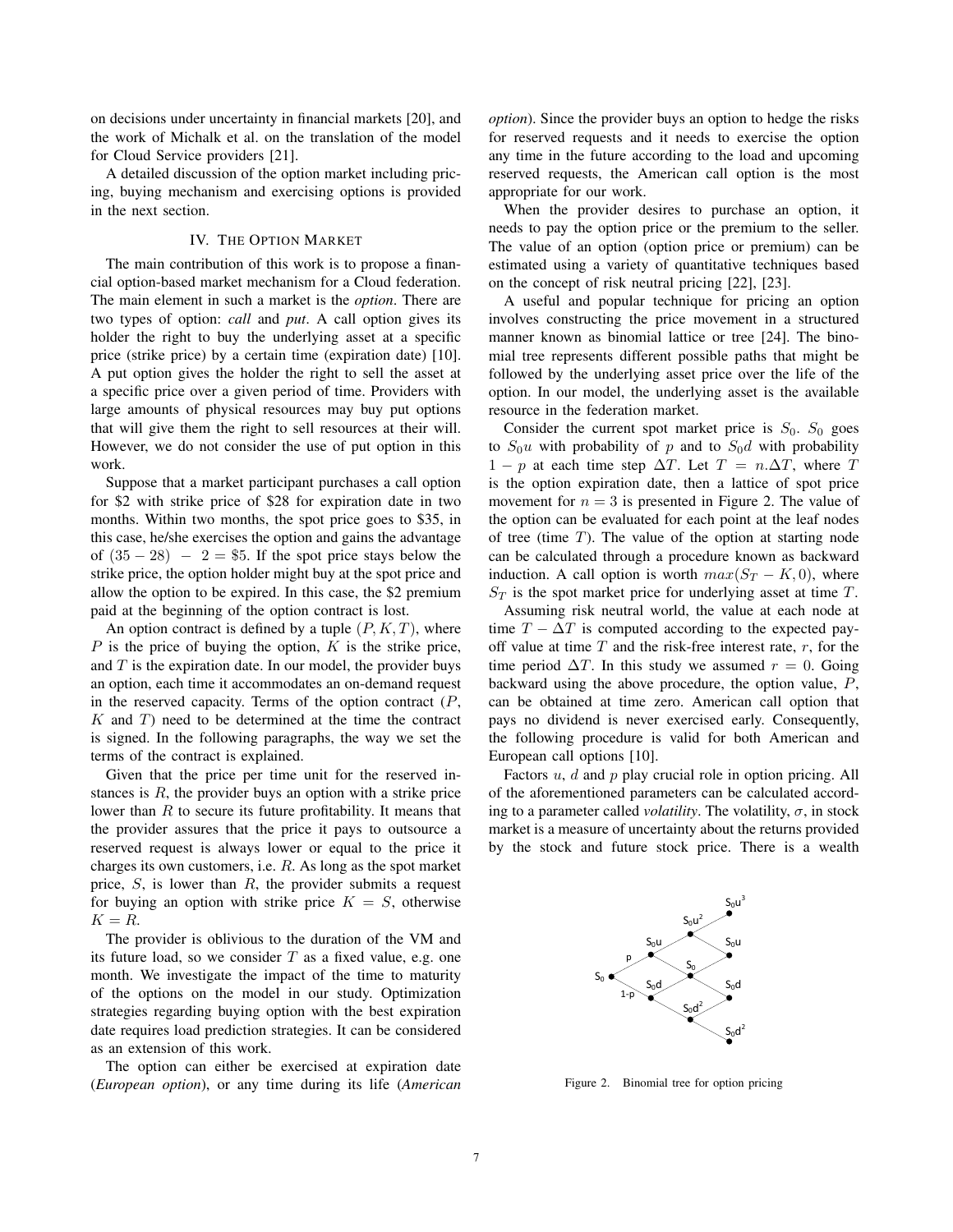of literature on calculating  $\sigma$  in finance community [25]. One common method to obtain the volatility is by using the history of the stock price movements. We used the method provided in [10] to estimate volatility according to the historical data. Choosing a proper size for the time frame of the historical data to calculate  $\sigma$  is non-trivial. In this paper, we set this value equal to the maturity time for the option contract.  $u$ ,  $d$ , and  $p$  can be calculated according to  $\sigma$  as:

$$
p = \frac{1 - d}{u - d}, \ u = e^{\sigma \sqrt{\Delta T}}, \ d = e^{-\sigma \sqrt{\Delta T}}
$$
  
V. POLICIES

Three different policies to evaluate our model including two base-line policies and a policy using our option market model are described in this section. We first present baseline polices based on an isolated pool of servers with and without federation respectively, and then the federation option-market enabled policy using a shared pool of physical nodes is proposed.

#### *A. Baseline In-house Isolated Pool Policy (IIP)*

The first baseline policy is the simplest policy in which the provider works independently, without participating in the federation. Moreover, the provider in this policy uses isolated pools of physical nodes for on-demand and reserved instances in order to guarantee high availability of reserved requests. As a result this policy rejects extra on-demand requests even when the reserved capacity of the data center is not fully utilized.

#### *B. Baseline Federated Isolated Pool Policy (FIP)*

In this policy, we assume that the provider is able to access the federation spot market. Resources are bought at the spot price from the Cloud federation market to outsource ondemand requests if the provider is not able to serve them locally. To be always cost-effective, if the spot price in the federation market is higher than the local on-demand price then the provider rejects the on-demand request. In this policy, the pool of physical nodes for reserved and on-demand instances are isolated to prevent rejection of reserved requests.

### *C. Federated Shared Pool Option-Enabled Policy (FSPO)*

The third policy exploit the potential of our proposed option market model to hedge against risk of using the shared pool strategy. In this policy, the provider accommodates excess on-demand requests in the underutilized reserved capacity. To facilitate this, the provider buys an option whenever he accommodates on-demand requests in the reserved capacity. Consequently, if a reserved request comes in and the provider is not able to serve it locally, the option is exercised and the reserved request is outsourced at the strike price of the option.



Figure 3. Combination of two Gaussian Functions

It is necessary to mention that policies with the shared pool strategy without considering our proposed option model (e.g. In-house Shared Pool or Federated Shared Pool) are not taken into account here. Those policies might lead to rejection of reserved requests and QoS violation. However, the number of rejections occurring for the reserved requests for those policies are reported in our experimental evaluation.

### VI. PERFORMANCE EVALUATION

# *A. Experimental Setup*

*1) Workload setup:* Due to the lack of publicly available traces of real-world IaaS Cloud requests, we created a synthetic workload model to generate VM requests for an IaaS Cloud.

Our workload model complies with previously reported workloads for IaaS providers in the literature [6], [26]. Generating a VM request requires a pair  $(S, D)$ , where S is the arrival time of the request and  $D$  is the holding time of the instance by the customer.

In order to model the holding time of the instance by users,  $D$  is taken to be a Pareto distributed random variable, with shape parameter  $\alpha = 1.1$  and location parameter  $\beta =$ 1 [26]. The Probability Density Function (PDF) of the Pareto distribution is

$$
f(x) = \begin{cases} \alpha \beta^{\alpha} / x^{\alpha + 1} & \text{for } x \ge \beta \\ 0 & \text{for } x < \beta \end{cases} .
$$
 (1)

The value of the random variable  $D$  represents the holding time of the VM by the user in the scale of hours.

Arrival times of the requests are generated as follows. Given that our workload follows daily pattern, the combination of two Gaussian functions in a range of  $[0, 1]$  with the given equation has been chosen. A Gaussian function is defined by Equation 2.

$$
f(x) = e^{-\frac{(x-a)^2}{2b^2}} \tag{2}
$$

The function is shown in Figure 3. As it can be seen in Figure 3, the function can be fit into two-parts for two sets of values of a and b. With  $a = 0.13$  and  $b = 0.25$  the first part of the curve can be fit; and with  $a = 0.38$  and  $b = 0.13$ , the second part of the curve is fit. The resulting shape in Figure 3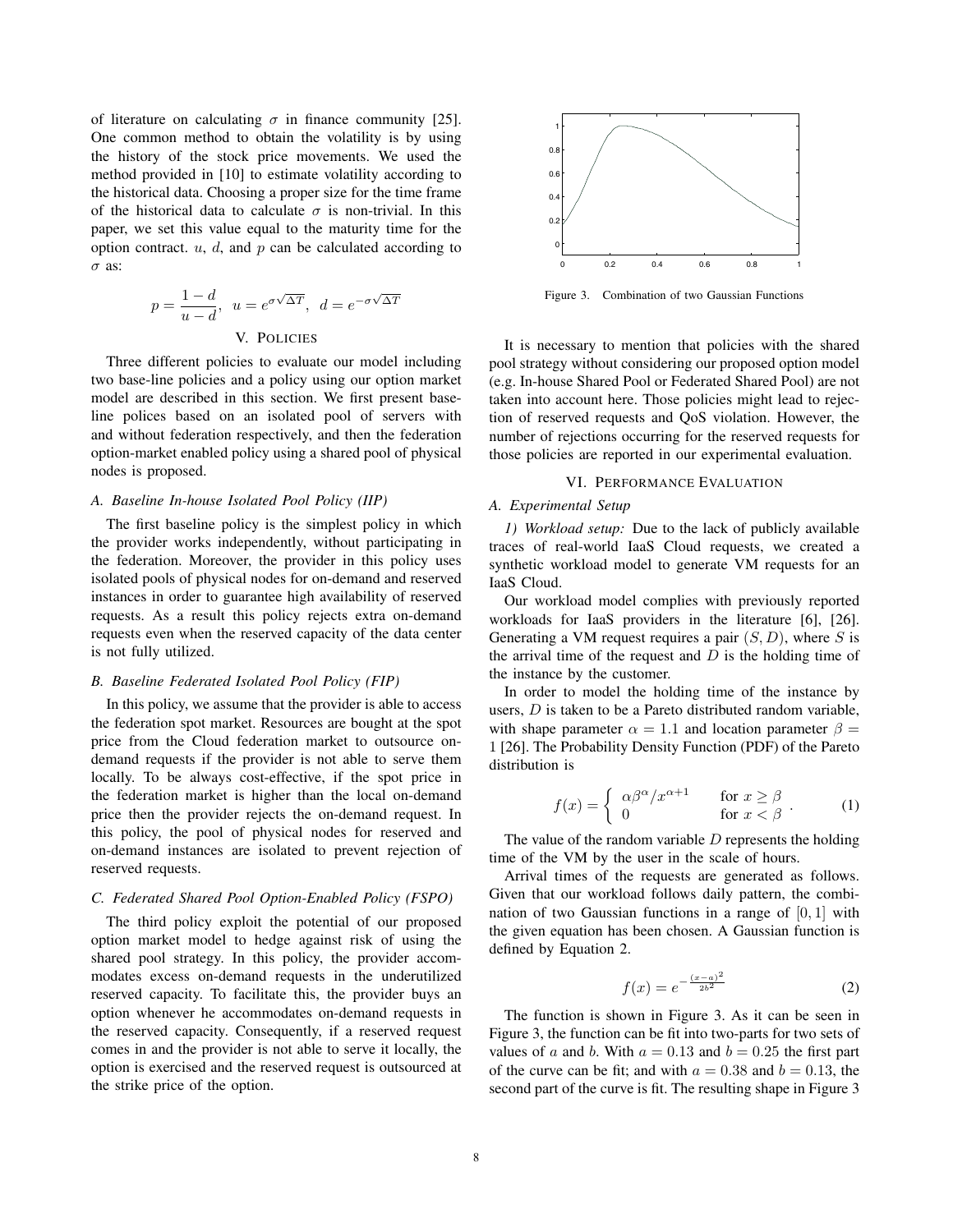

Figure 4. Generated workload during a week

has been divided in 24 buckets of equal width, where buckets are related to a specific hour in a day and they starts at 4:00 AM. Then, the proportion of the number of requests arriving every hour of the day is calculated according to the ratio of the area in a bucket to the total area under the curve. Afterwards, we generate a uniformly distributed arrival time for requests in every hour. In order to create the weekly patterns for the workload, we divided days per week in two parts: weekdays and weekend (Saturday and Sunday) with a lower number of requests for the weekend (reduction of 50%). In our simulation the number of requests per day in weekdays and weekends vary to increase or decrease the data center load. An example of load generated via our workload model for one week is depicted in Figure 4.

We intend to study the behavior of the financial optionbased market model in different situations of the load. For this purpose, our workload model is applied to generate reserved and on-demand requests separately with different values for weekdays and weekends.

*2) Simulation Setup:* The experiments presented in this work were developed using the CloudSim [27], a discreteevent Cloud simulator. The simulated scenario is created according to the model in Section III.

Considering the components in Figure 1, the Cloud provider in our simulation receives the VM requests generated by the described workload model in the previous subsection. Requests are either on-demand or reserved. The VM configuration is inspired by Amazon Elastic Compute Cloud (Amazon EC2) small instances<sup>5</sup>. The pricing is also adopted from the Amazon EC2 price of small instances in the US east region for on-demand and medium utilization reserved instances<sup>6</sup>. The provider charges their customers based on hourly usage, at the cost of \$0.085 and \$0.030 per hour for on-demand and reserved VMs, respectively. We do not take into account the premium fee for the reservation as it only adds a constant value to the provider revenue.

The provider capacity is set equal to the maximum number of simultaneously runnable VMs. In our simulation, the provider capacity is set to 200 VMs. For the sake of better analysis, the reserved capacity of the data center is considered as steady constant value for the whole simulation. The reserved capacity is set to 100 VMs in all the experiments.

Federation spot market prices are generated according to the statistical model presented in [28]. The model fits well with the price fluctuation of the spot instances in the Amazon EC2 spot market. The model is applied in our work because of two main reasons. First, correlation between generated spot prices and the price of on-demand and reserved instances makes the evaluation of our model more significant. Second, the statistical model provides more flexibility to investigate our proposed market mechanism in comparison to the spot price traces of Amazon as we can modify the parameters.

Option pricing is done by the previously described method in Section IV. The depth of the binomial tree to calculate the option value is 30. Volatility, as we mentioned earlier, is calculated according to the examination of the past spot prices leading to the contract time with the same length of option maturity time.

In our experiments, the length of a simulation period is 6 months. Each experiment is carried out 30 times and the mean value of the results are reported.

### *B. Performance Metrics*

Two different performance metrics for evaluation purposes have been used in our experiments. Our model has been developed to increase the provider's profit while availability of the reserved instance remains high. Therefore, profit has been selected as a first measure to evaluate the model. Provider's profit calculated according to the following equation:

$$
P = R_O + R_R - C_{out,O} - C_{out,R} - C_{option} - C_p ,
$$
 (3)

where  $R_O$  and  $R_R$  are the revenue of the on-demand and reserved instances.  $C_{out,O}$  and  $C_{out,R}$  are cost of buying resources from another provider to outsource on-demand and reserved instances, respectively. All  $R_O$ ,  $R_R$ ,  $C_{out,O}$ and  $C_{out,R}$  are computed by the summation of the running expenses for the served VMs of each type during the experiment's period. The running expense of a VM is calculated according to the price per hour multiplied by the instancehours consumed for each VM, from the time an instance is started until it is terminated. Each partial instance-hour is considered as a full hour. The reservation fee for the reserved instances is not considered here as it imposes a same fixed value in calculation of the  $R_R$  for all the policies.  $C_{option}$  is the total cost for buying options in the federation (premium costs) incurred by the provider. Finally,  $C_P$  is the provider's cost, which includes the operational cost of the data center

<sup>5</sup>Small instance: 1 CPU core, 1.7 GB RAM, 1 EC2 Compute Unit, and 160 GB of local storage

<sup>6</sup>http://aws.amazon.com/ec2/pricing/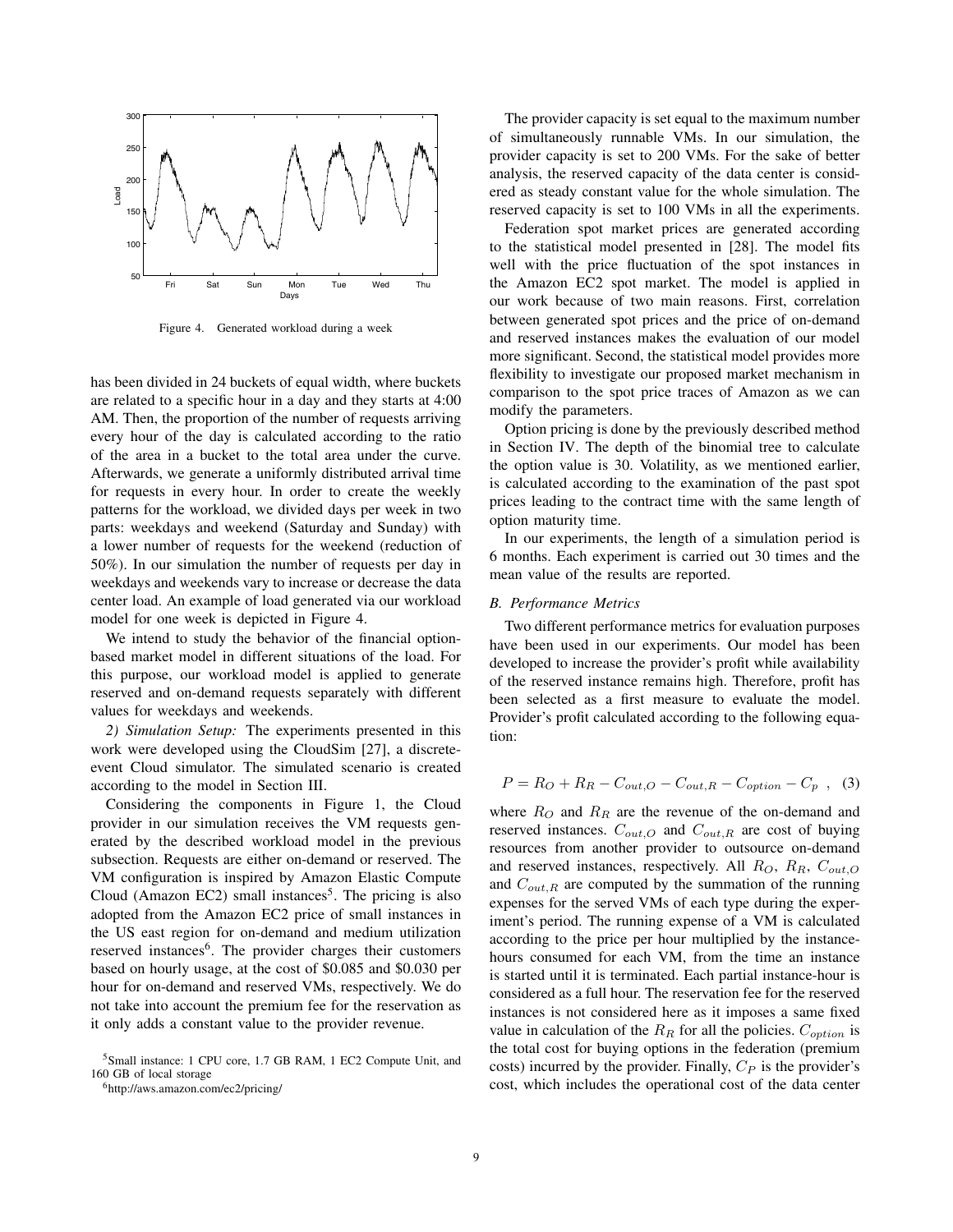

Figure 5. Impact of the reserved capacity utilization on provider's profit with different policies.

(i.e., hardware and software acquisition, staff salary, power consumption, cooling costs, physical space, amortization of facilities, etc.). We ignore  $C_p$  in our experiments as it imposes a constant value to all policies.

The second metric is the number of rejected reserved requests, which shows the number QoS violations for the reserved instances.

#### *C. Experimental Results*

In the first set of experiments we evaluate the profitability of the model by changing the loads of the on-demand and reserved requests. First, all parameters of the system were fixed and the load of the reserved instances was increased (Figure 5). The capacity of the data center is 200 VMs, the reserved capacity is 100 VMs, the maturity time of the options is 30 days, and the number of on-demand requests per weekdays and weekends is 700 and 350, respectively.

Average utilization of the reserved capacity in the data center was changed by increasing the number of reserved requests. As shown in Figure 5, the generated profit for the IIP and FIP, which do not use the underutilized capacity of the reservation for accommodating on-demand VMs, rises smoothly with the increment of the reserved capacity utilization. The difference between IIP and FIP is caused by the outsourcing of the excess on-demand requests in the FIP. On the other hand, as the reserved capacity utilization is increased, FSPO experiences less growth in profit in comparison to the other policies as the underutilized capacity for in-house accommodation of the on-demand requests decreases. Eventually, FSPO generates the same profit as the FIP policy.

We use the same configuration of the previous experiment while utilization of the reserved capacity is fixed at 52% and the number of on-demand requests is varied from 300 to 800 per day for weekdays and half of that for weekends.



Figure 6. Impact of the number of on-demand requests on provider's profit with different policies.

All policies generate the same profit at very low on-demand requests because outsourcing on-demand requests or accommodating them in the reserved capacity is not required. The IIP policy that does not benefit from the potential of outsourcing, generates less profit in comparison to the other policies. The FSPO is the most dominant policy as it utilizes both federation and the underutilized reserved capacity.

The objective of the third experiment is to examine the effects that the volatility of market prices has on the profit making opportunity from the proposed model. Since the real data set from Amazon EC2 has low price volatility, we increased the standard deviation of the proposed distributions for spot price modeling by Javadi et al. [28] to generate a highly volatile prices in the spot market, and prices below \$0.025 were ignored. Simulation parameters for this experiment were set as follows. The capacity of the data center is 200 VMs, the reserved capacity is 100 VMs, the maturity time of the options is 30 days, and the number of on-demand requests per weekdays and weekends is 700 and 350, respectively, and the utilization of the reserved capacity is 64%. As shown in Figure 7, FSPO is more resilient to the higher degree of volatility in comparison to FIP, as it secures the outsourcing cost at prices below the reserved instances price. However, when the spot price fluctuates more, the provider has to buy options in a higher price to hedge against price variation.

We added a shared pool strategy to the baseline policies. The number of rejected reserved instances reported in Table I. It demonstrates how the option model helps providers to hedge against the risk of QoS violations for the reserved instances. We considered that resources are not available in the spot market of the federation, if the spot price is higher that \$0.085. Higher risk of unavailability in the market will cause more QoS violations for the *Federated Shared Pool* policy. The Federated Shared Pool policy shows a small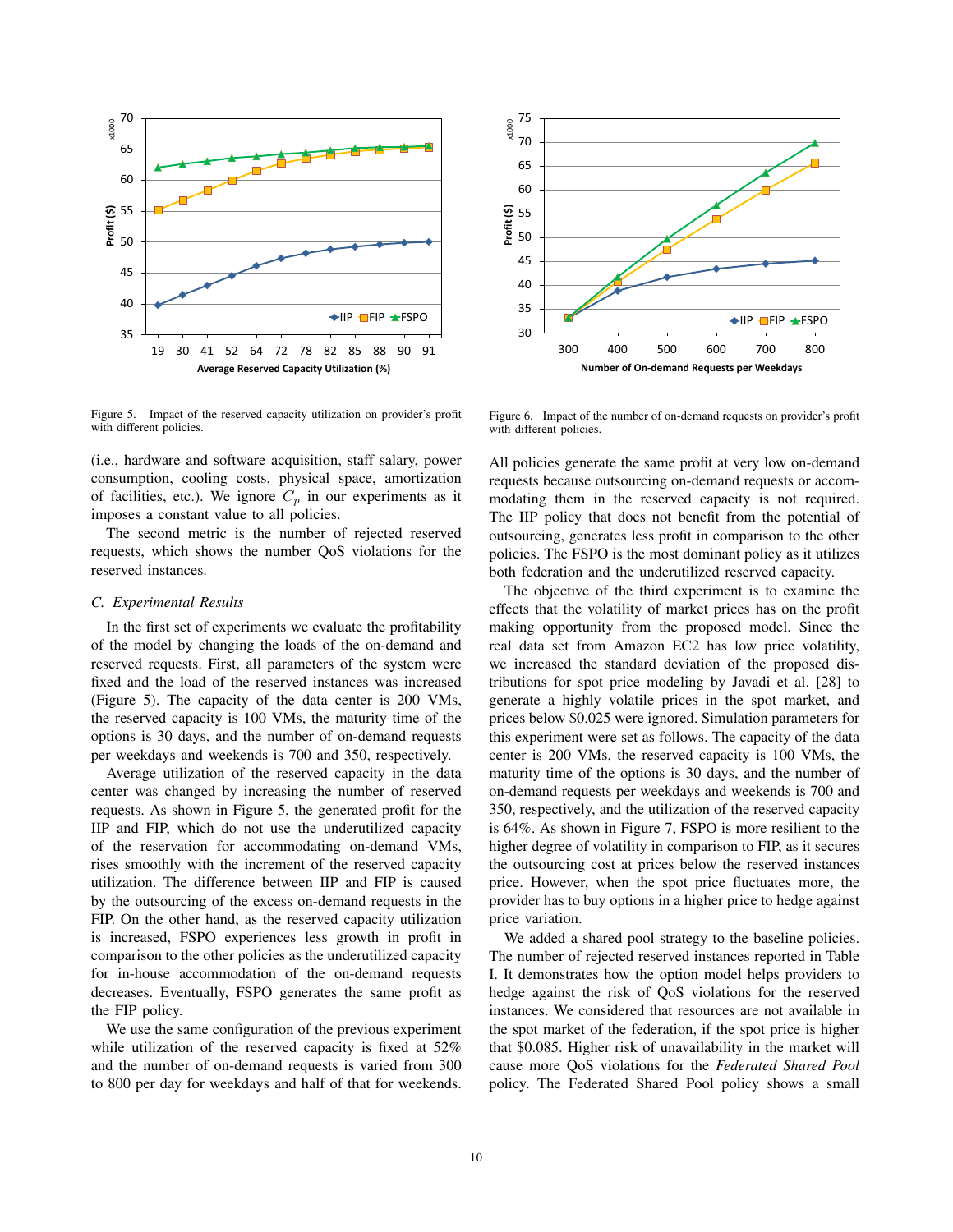

Figure 7. Impact of price volatility on behaviors of policies.

Table I NUMBER OF ON-DEMAND (O), RESERVED (R), REJECTED ON-DEMAND (RO), REJECTED RESERVED (RR), OUTSOURCED ON-DEMAND (OO), AND OUTSOURCED RESERVED(OR) REQUESTS FOR THE PROVIDER WITH POLICIES.

| Policy                         | 0      | R     | RO    | RR   | oo    | OR       |
|--------------------------------|--------|-------|-------|------|-------|----------|
| ПP                             | 106340 | 36590 | 42450 |      |       |          |
| $In$ -house $+$<br>Shared Pool | 106340 | 36590 | 19188 | 6636 | 0     | $\theta$ |
| <b>FIP</b>                     | 106340 | 36590 | 219   | 0    | 42230 | 0        |
| Federated+<br>Shared Pool      | 106340 | 36590 | 111   | 38   | 19078 | 6598     |
| <b>FSPO</b>                    | 106340 | 36590 | 111   | 0    | 19078 | 6636     |

number of rejections in our experiments, as the model we used here to generate spot prices according to the Amazon EC2 spot market rarely generates prices higher than the ondemand price.

We also investigate the impact of the maturity time of the option in profitability of the FSPO policy. The maturity time for the option contract was varied from 7 to 90 days and the generated profit was reported in Table II. The configuration of this experiment is the same as the first experiment when the utilization of the reserved capacity is 52%. The results show that the maturity time of the option contracts does not have a significant impact on the gained profit because when the maturity time rises, the number of bought option contracts falls.

### VII. CONCLUSIONS

Cloud providers usually offer on-demand and reserved plans. Since the resources traded in clouds are non-storable and the physical resources need to be replaced very often, exploiting part of the reserved capacity that is not used by the reserved users has a great benefit for the providers. Nevertheless, Quality of Service (QoS) to customers who reserves the requests in advance should be satisfied. Therefore, a need for a mechanism to guarantee resources to reserved users

Table II IMPACT OF OPTION MATURITY TIME ON PROVIDER'S PROFIT USING FSPO.

| <b>Maturity time (Day)</b> | <b>Bought Option</b> | Profit $(S)$ |
|----------------------------|----------------------|--------------|
|                            | 3086                 | 63588        |
| 10                         | 2612                 | 63588        |
| 30                         | 1913                 | 63583        |
| 60                         | 1745                 | 63578        |
|                            | 1701                 | 63574        |

whenever they need them, while keeping resources loaded all the time is of value.

We proposed a financial option model for a federation of Cloud providers to address the above situation. This model allows a provider to hedge the critical and risky situation of reserved users requesting the resources while all the resources have been allocated to other users, by trading (buy or outsource) resources from other service providers in the Cloud federation. Experimental results showed that financial option based contracts between Cloud providers in a Cloud federation, would help them to exploit the underutilized reserved capacity without any concern to acquire the needed resources at any given time. The provider's profit will be increased by using our model, while the number of rejections of the reserved requests is negligible. The model therefore contributes to obtaining a trust and goodwill from the provider's client base.

In our model, we did not consider strategies regarding selling options. As a future work, we plan to study and evaluate issues regarding selling call options. Moreover, we will explore the situations that providers with a large amount of physical resources want to buy put options that will give them the right to sell resources at their will.

## ACKNOWLEDGMENT

The authors would like to thank Rodrigo N. Calheiros, Kurt Vanmechelen, William Voorsluys, and Amir Vahid Dastjerdi for their helpful discussions and suggestions. We also thank our CLOUDS lab. colleagues, in particular Mohsen Amini Salehi and Deepak Poola.

#### **REFERENCES**

- [1] M. Armbrust, A. Fox, R. Griffith, A. D. Joseph, R. Katz, A. Konwinski, G. Lee, D. Patterson, A. Rabkin, I. Stoica, and M. Zaharia, "A view of Cloud computing," *Communications of the ACM*, vol. 53, no. 4, pp. 50–58, Apr. 2010.
- [2] R. Buyya, C. S. Yeo, S. Venugopal, J. Broberg, and I. Brandic, "Cloud computing and emerging IT platforms: Vision, hype, and reality for delivering computing as the 5th utility," *Future Generation Computer Systems*, vol. 25, no. 6, pp. 599–616, Jun. 2009.
- [3] S. Chaisiri, B.-S. Lee, and D. Niyato, "Optimal virtual machine placement across multiple cloud providers," in *Proceedings of IEEE Asia-Pacific Services Computing Conference (APSCC'09)*. Jeju Island: IEEE, Dec. 2009, pp. 103–110.